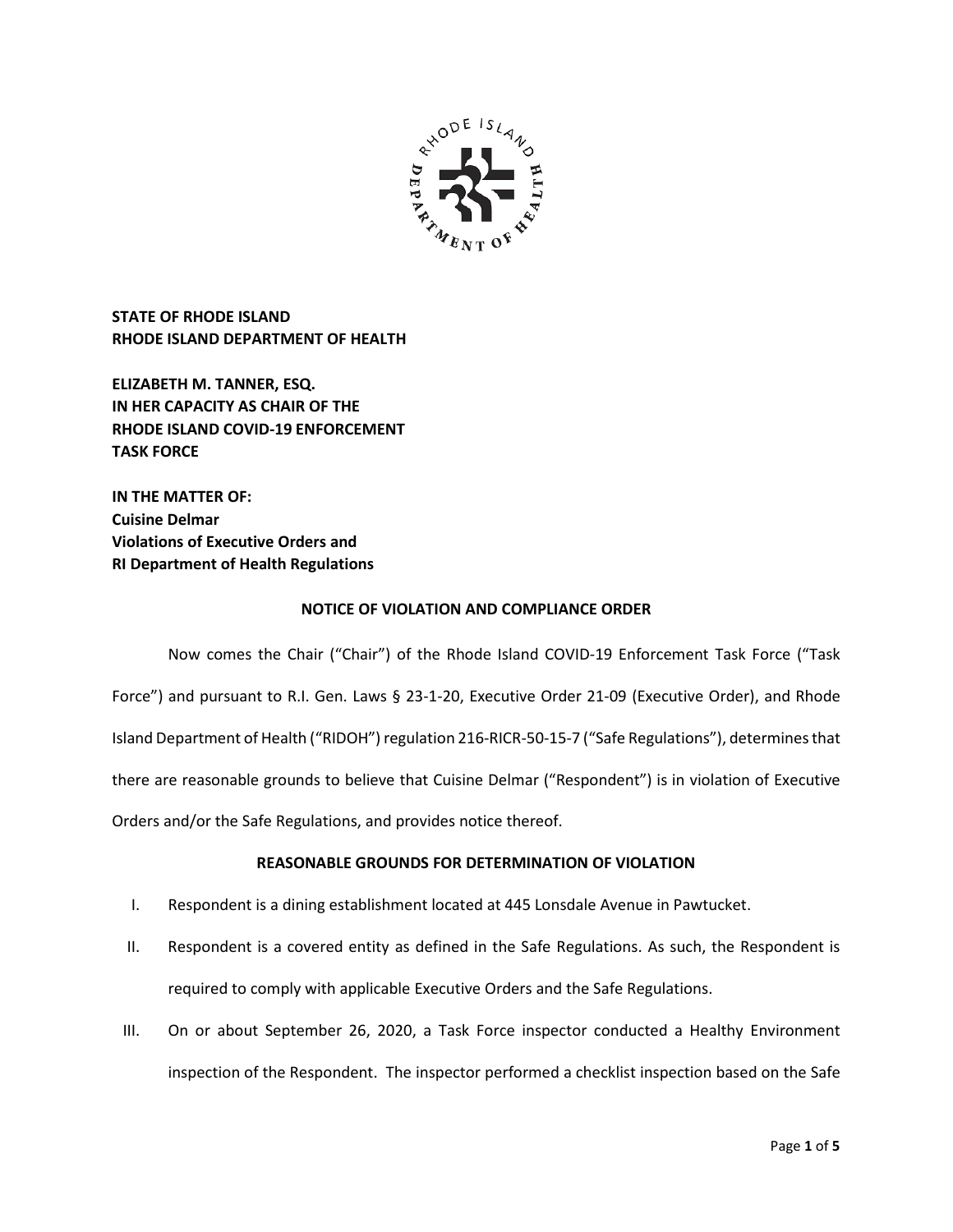Regulations and determined that Respondent scored a 7/11 for overall requirements. After the inspection, the inspector provided information and resources to the Respondent to help it achieve full compliance. This included a recommendation to the Respondent on how to access www.ReopeningRI.com and the relevant websites for the Executive Orders, rules, regulations, and guidance. The Respondent was also advised that an inspector would conduct a reinspection in the near future.

- IV. On or about January 29, 2021, a different Task Force inspector conducted a reinspection of the Respondent. The inspector performed a checklist inspection based on the Safe Regulations and determined that the Respondent scored a 6/12 for overall requirements.
- V. Therefore, as a result of the Respondent's failure to maintain compliance with applicable Executive Orders and the Safe Regulations, and in the absence of any other information to rebut the allegations above, RIDOH has drawn the conclusion that the above allegations are true, and the Respondent is not in compliance with applicable Executive Orders and/or the Safe Regulations.

### **ALLEGED VIOLATIONS**

The following alleged violations stem from the January 29, 2021 reinspection.

- I. Respondent is in violation of Section  $7.4.1(A)(1)$  of the Safe Regulations, which requires each covered entity to develop, maintain, and ensure compliance with a written plan for the safe operation of the establishment. Upon request, Respondent could not produce a written plan.
- II. Respondent is in violation of Section 7.4.1(A)(1)(a) of the Safe Regulations, which requires establishments to ensure compliance with a plan that includes procedures relative to, among other things, physical distancing at all times, to the extent feasible, and additional measures to be taken in high traffic, communal, or other areas where physical distancing is not feasible. The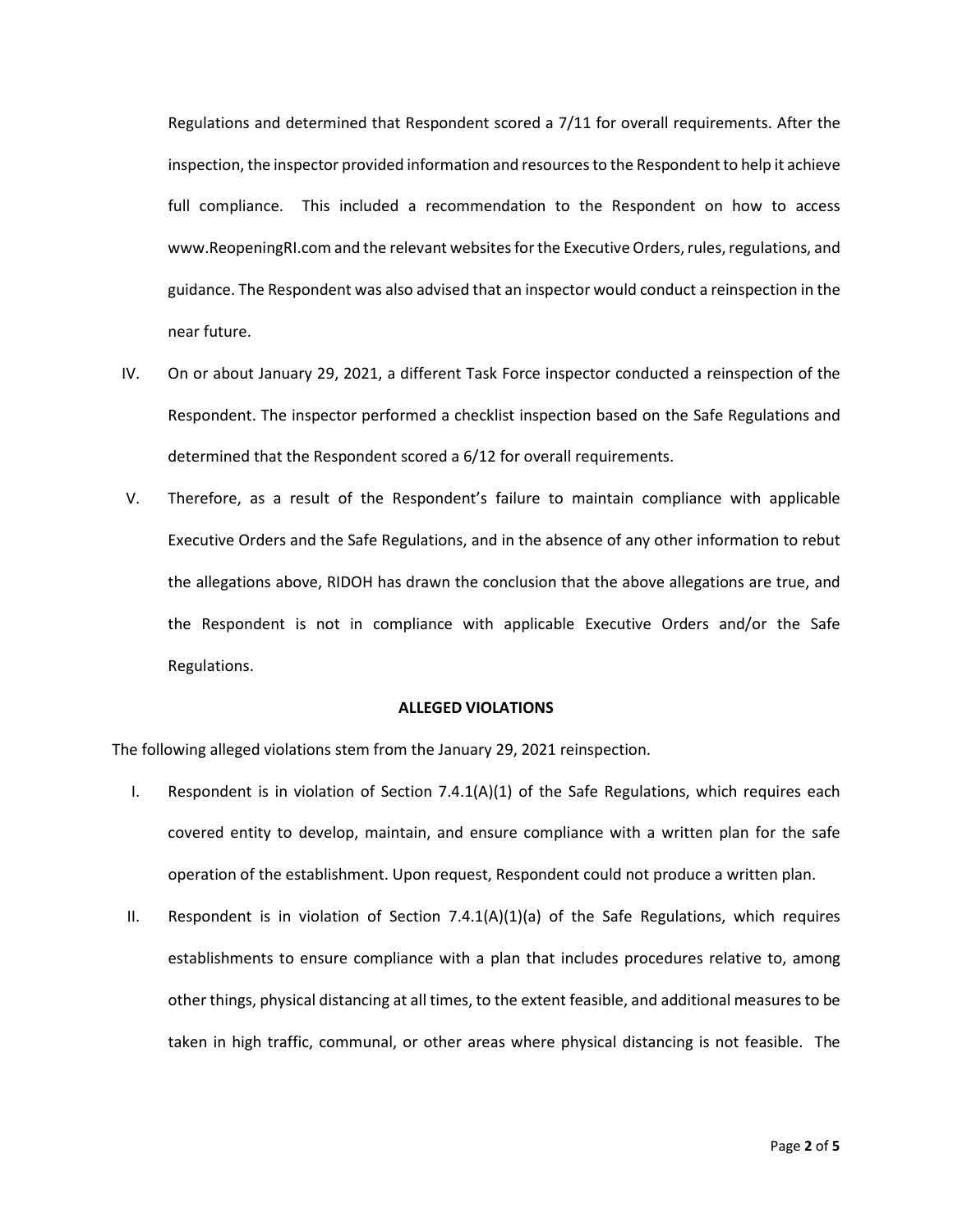inspector observed that there were no measures in place to ensure that physical distancing was maintained.

- III. Respondent is in violation of Section 7.4.1(A)(4) of the Safe Regulations, which requires each covered entity to ensure the placement of posters or signs at entry to its establishments educating any individual at the establishment concerning entry screening, required physical distancing, use of cloth face coverings, and other subjects as provided in guidance issued by RIDOH. Although the inspector observed that some of the required information was posted at the entry to the establishment, information pertaining to the business and employer were missing, and concluded, therefore, that the Respondent failed to ensure the placement of required posters.
- IV. Respondent is in violation of Sections 7.4.1(A)(6) & (7) of the Safe Regulations, which require each covered entity to ensure the performance of environmental cleaning of its establishments once per day, to clean commonly touched surfaces, such as shared workstations, elevator buttons, door handles and railings in accordance with CDC guidance for specific industries, and to maintain records documenting such environmental cleaning. Although the Respondent stated that they were cleaning daily, it did not clean high touch surfaces regularly. The inspector concluded, therefore, that the Respondent did not clean high touch surfaces in accordance with CDC guidelines for its industry. Further, upon request, the Respondent could not produce the required records.
- V. Respondent is in violation of Section 7.4.1(A)(8) of the Safe Regulations, which requires all covered entities to maintain an employee work log that identifies the full name, phone number, and the date and time of all shifts worked by each employee. This work log must be maintained for at least thirty (30) days. Upon request, Respondent could not produce an employee work log.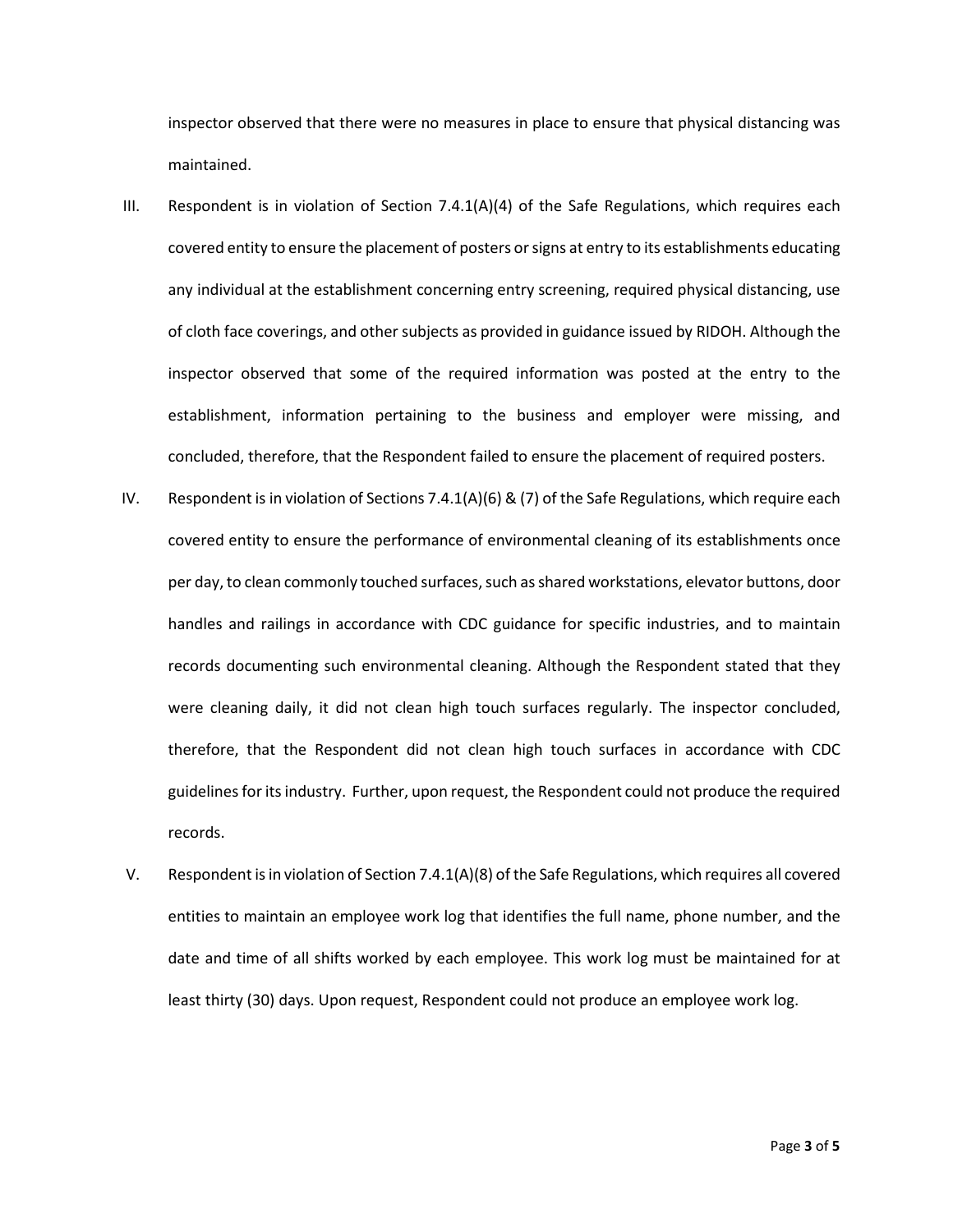#### **ORDER**

It is hereby ORDERED, that on or before the tenth (10<sup>th</sup>) day from service of this Notice of Violation and Compliance Order, Respondent shall remedy the above cited violations and come into full compliance with applicable Executive Orders and Regulations, by fulfilling the conditions as set forth below:

- I. Respondent shall develop, maintain, and ensure compliance with a written plan for the safe operation of the establishment.
- II. Respondent shall ensure compliance with its plan for safe operation, required pursuant to Section 7.4.1(A)(1) of the Safe Regulations, including compliance with, among other things, procedures consistent with the Safe Regulations relative to physical distancing at all times, to the extent feasible, and additional measures to be taken in high traffic, communal, or other areas where physical distancing is not feasible.
- III. Respondent shall ensure the placement of posters or signs at entry to its establishment educating any individual at the establishment concerning entry screening, required physical distancing, use of cloth face coverings, and other subjects as provided in guidance issued by RIDOH.
- IV. Respondent shall ensure the performance of environmental cleaning of its establishment once per day and maintain records documenting such environmental cleaning.
- V. Respondent shall clean all high touch surfaces in accordance with CDC guidelines, in accordance with its specific industry, and maintain records documenting such cleaning.
- VI. Respondent shall maintain an employee work log that identifies the full name, phone number, and the date and time of all shifts worked by each employee. This work log must be maintained for at least thirty (30) days.

**Failure to comply with this ORDER may result in the imposition of civil fines, the issuance of an immediate compliance order, and/or any other action authorized by regulation, the Act, or other applicable law.**